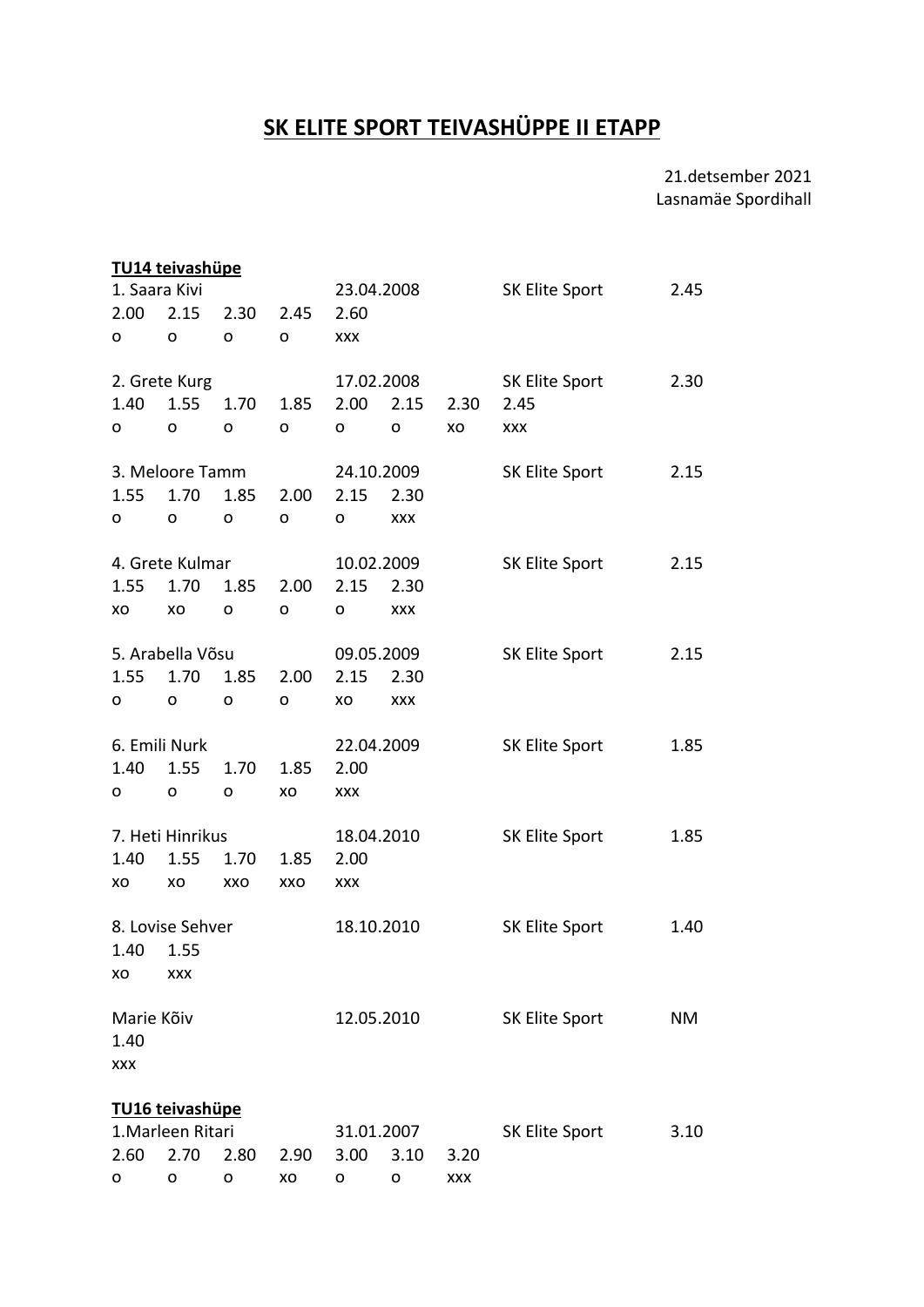| 2. Liise Lillelaid<br>2.60<br>2.70<br>2.90 |                     |                       | 25.01.2007 |                    |            | SK Elite Sport | 2.90           |      |
|--------------------------------------------|---------------------|-----------------------|------------|--------------------|------------|----------------|----------------|------|
| o                                          | xo                  | 2.80<br>o             | o          | 3.00<br><b>XXX</b> |            |                |                |      |
|                                            |                     |                       |            |                    |            |                |                |      |
|                                            | TU18 teivashüpe     |                       |            |                    |            |                |                |      |
| 1.liris Jõgi                               |                     |                       |            |                    | 01.04.2005 |                | SK Elite Sport | 2.90 |
| 2.60                                       | 2.70                | 2.80                  | 2.90       | 3.00               |            |                |                |      |
| o                                          | o                   | o                     | XO         | <b>XXX</b>         |            |                |                |      |
|                                            | 2. Noora Liisa Ader |                       |            |                    | 03.07.2005 |                | SK Elite Sport | 2.80 |
| 2.70                                       | 2.80                | 2.90                  |            |                    |            |                |                |      |
| xo                                         | XXO                 | <b>XXX</b>            |            |                    |            |                |                |      |
|                                            | va Eva Kutman       |                       |            |                    | 30.07.2003 |                | SK Elite Sport | 3.10 |
| 3.00                                       | 3.10                | 3.20                  |            |                    |            |                |                |      |
| о                                          | xо                  | XXX                   |            |                    |            |                |                |      |
|                                            | PU14 teivashüpe     |                       |            |                    |            |                |                |      |
|                                            | 1.Kaspar Isand      |                       |            |                    | 30.03.2008 |                | SK Elite Sport | 3.30 |
| 2.80                                       | 2.90                | 3.00                  | 3.10       | 3.20               | 3.30       | 3.40           |                |      |
| o                                          | o                   | o                     | o          | o                  | XO         | <b>XXX</b>     |                |      |
| 2. Kaspar Maiste                           |                     |                       |            |                    | 27.04.2008 |                | SK Elite Sport | 3.00 |
| 2.70                                       | 2.80                | 2.90                  | 3.00       | 3.10               |            |                |                |      |
| o                                          | o                   | о                     | o          | <b>XXX</b>         |            |                |                |      |
|                                            |                     | 3. Sebastian Nuutmann |            |                    | 16.01.2008 |                | SK Elite Sport | 2.90 |
| 2.80<br>2.90<br>3.00                       |                     |                       |            |                    |            |                |                |      |
| xo                                         | xo                  | XXX                   |            |                    |            |                |                |      |
|                                            | 4.Karl Vapper       |                       |            |                    | 16.02.2008 |                | SK Elite Sport | 2.80 |
| 2.45                                       | 2.60                | 2.70                  | 2.80       | 2.90               |            |                |                |      |
| XO                                         | 0                   | o                     | o          | XXX                |            |                |                |      |
| 5. Mats Martin Jürjo                       |                     |                       |            | 04.06.2008         |            | SK Elite Sport | 2.30           |      |
| 2.15                                       | 2.30                | 2.45                  |            |                    |            |                |                |      |
| XO                                         | o                   | <b>XXX</b>            |            |                    |            |                |                |      |
| 6. Ron Marcus Laurik                       |                     |                       |            | 09.09.2010         |            | SK Elite Sport | 2.15           |      |
| 1.55                                       | 1.70                | 1.85                  | 2.00       | 2.15               | 2.30       |                |                |      |
| o                                          | o                   | O                     | XXO        | o                  | XXX        |                |                |      |
| 7. Karol Kivi                              |                     |                       | 24.05.2010 |                    |            | SK Elite Sport | 1.70           |      |
| 1.40                                       | 1.55                | 1.70                  | 1.85       |                    |            |                |                |      |
| o                                          | o                   | XO                    | <b>XXX</b> |                    |            |                |                |      |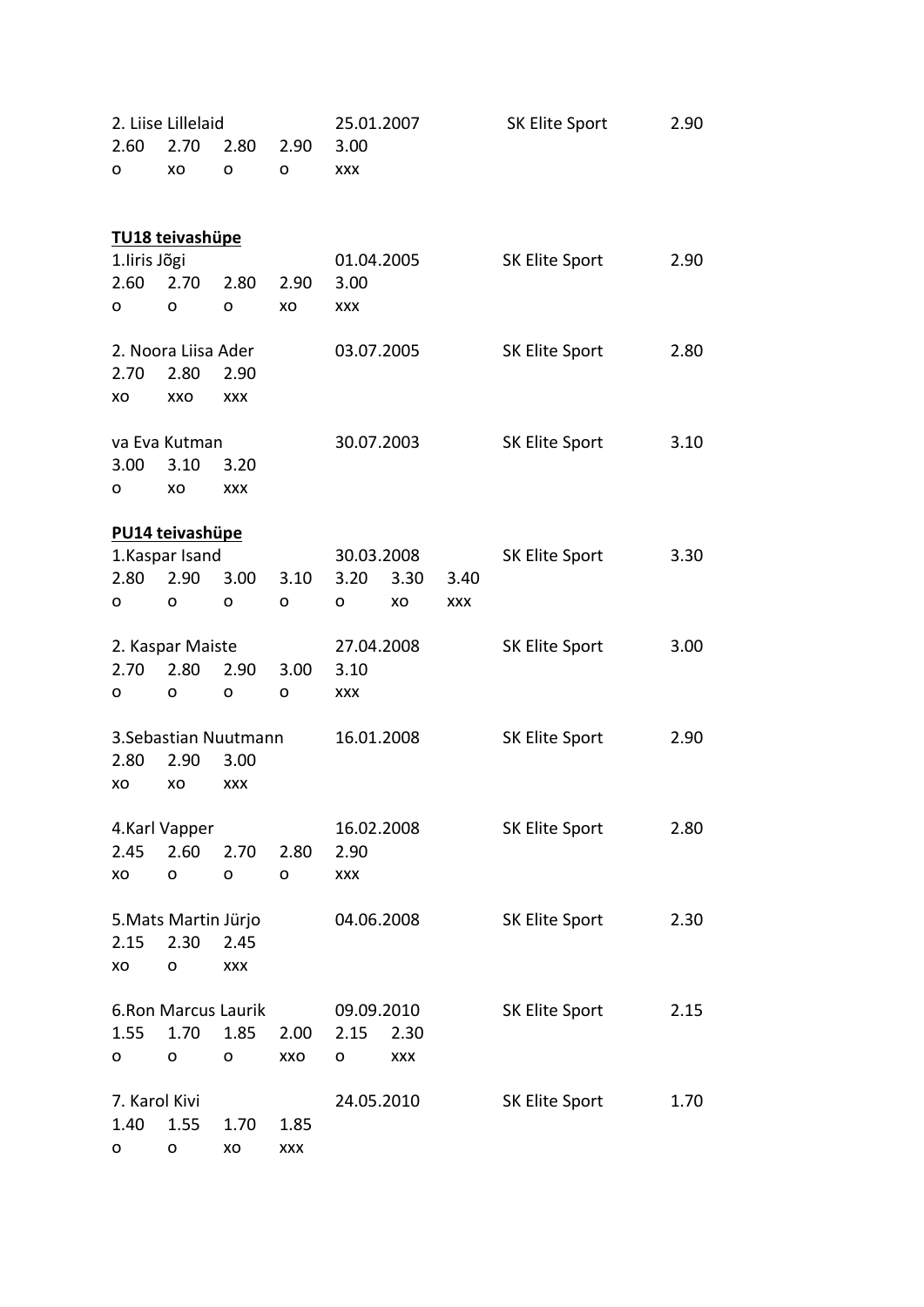|                  | PU16 teivashüpe    |                         |            |            |            |             |                |                      |      |
|------------------|--------------------|-------------------------|------------|------------|------------|-------------|----------------|----------------------|------|
| 1.Ralf Lepasson  |                    |                         |            | 31.01.2006 |            |             |                | SK Elite Sport       | 4.10 |
| 3.40             | 3.50               | 3.60                    | 3.70       | 3.80       | 3.90       | 4.00        | 4.10           | 4.20                 |      |
| O                |                    | O                       | $\circ$    | O          | O          | $\mathbf O$ | XO             | <b>XXX</b>           |      |
| 2.Henri Apri     |                    |                         |            | 22.03.2007 |            |             | SK Elite Sport |                      | 3.60 |
| 3.40             | 3.50               | 3.60                    | 3.70       |            |            |             |                |                      |      |
| O                |                    | $\Omega$                | <b>XXX</b> |            |            |             |                |                      |      |
|                  | 3. Hans Oskar Kütt |                         |            | 10.11.2006 |            |             |                | SK Elite Sport       | 3.10 |
| 2.70             | 2.80               | 2.90                    | 3.00       | 3.10       | 3.20       |             |                |                      |      |
| o                | O                  | O                       | O          | O          | <b>XXX</b> |             |                |                      |      |
|                  | 4. Eon Velleramm   |                         |            | 09.01.2006 |            |             |                | MTÜ Rae Kergejõustik | 2.80 |
| 2.15             | 2.30               | 2.45                    | 2.60       | 2.70       | 2.80       | 2.90        |                |                      |      |
| o                | O                  | o                       | O          | XO         | XO         | <b>XXX</b>  |                |                      |      |
|                  | PU18 teivashüpe    |                         |            |            |            |             |                |                      |      |
|                  |                    | 1. Harry Richard Jääger |            |            | 01.02.2005 |             |                | SK Elite Sport       | 4.40 |
| 4.00             | 4.10               | 4.20                    | 4.30       | 4.40       | 4.55       |             |                |                      |      |
| o                | XO                 | O                       | O          | O          | <b>XXX</b> |             |                |                      |      |
| 2. Robert Kompus |                    |                         |            |            | 06.11.2005 |             |                | SK Elite Sport       | 4.00 |
| 4.00             | 4.10               |                         |            |            |            |             |                |                      |      |
| o                | <b>XXX</b>         |                         |            |            |            |             |                |                      |      |
| 3. Robi Mikk     |                    |                         |            |            |            | 07.11.2005  |                | SK Elite Sport       | 3.20 |
| 3.20             | 3.30               |                         |            |            |            |             |                |                      |      |
| XXO              | <b>XXX</b>         |                         |            |            |            |             |                |                      |      |

## **LISAALA**

| PU18 300m               |            |                       |       |
|-------------------------|------------|-----------------------|-------|
| 1. Robert Kompus        | 06.11.2005 | SK Elite Sport        | 36,99 |
| 2. Mihkel Vesingi       | 21.12.2005 | SK Elite Sport        | 37,26 |
| 3. Harry Richard Jääger | 01.02.2005 | SK Elite Sport        | 37,47 |
| 4. Ron Andreas Uusorg   | 06.04.2005 | SK Elite Sport        | 37,76 |
| 5. Bruno Filipozzi      | 01.02.2004 | SK Elite Sport        | 39,02 |
| va Kevin Kaskman        | 14.07.2003 | <b>SK Elite Sport</b> | 39,01 |
| PU16 300m               |            |                       |       |
| 1.Eon Velleramm         | 09.01.2006 | Rae Kergejõustik      | 38,37 |
| 2. Ralf Lepasson        | 31.01.2006 | <b>SK Elite Sport</b> | 40,42 |
| 3. Johann-Martin Torim  | 30.08.2006 | SK Elite Sport        | 41,03 |
|                         |            |                       |       |